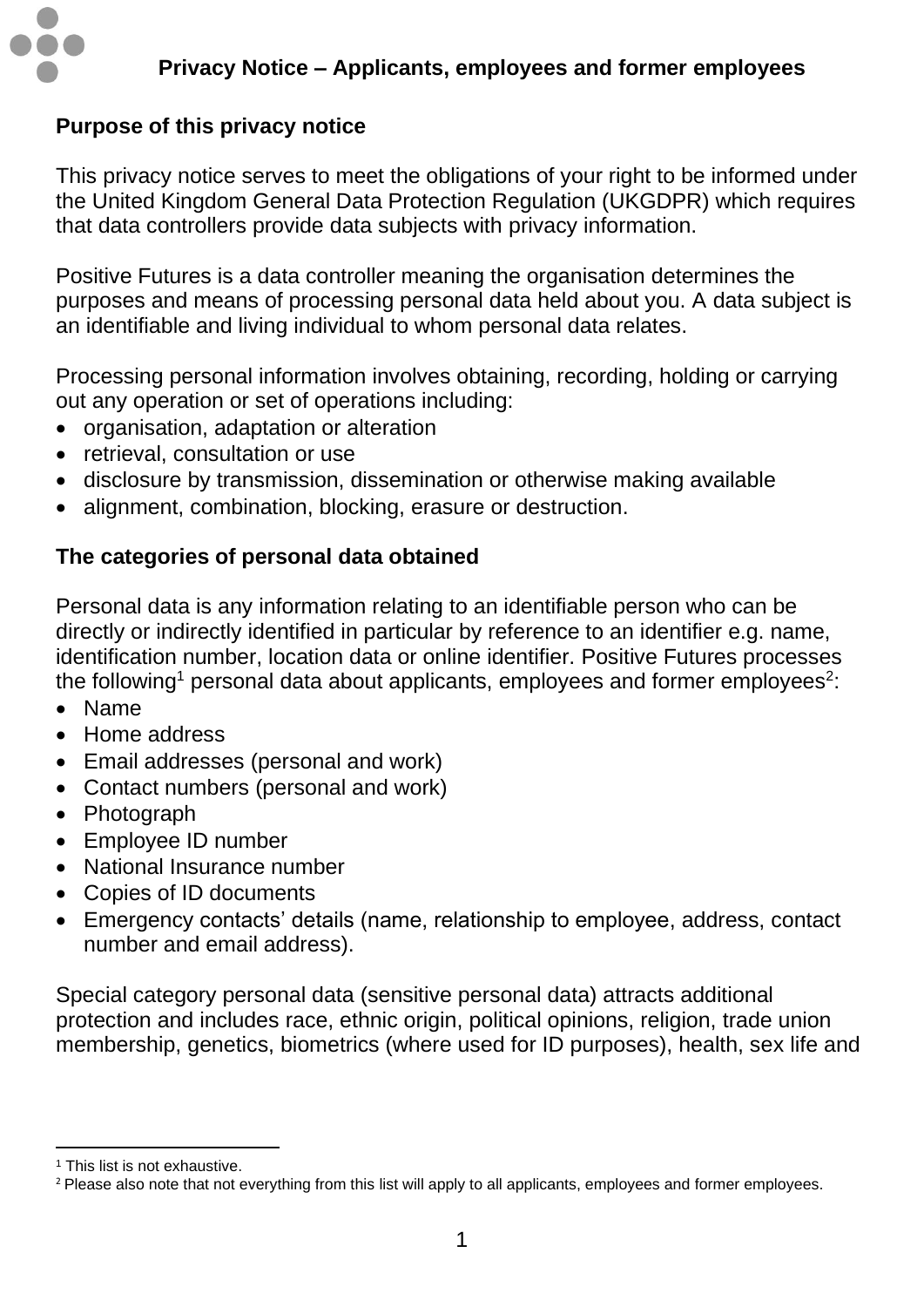

sexual orientation. Positive Futures processes the following<sup>3</sup> special category data about you<sup>4</sup>:

- Family, lifestyle and social circumstances information such as:
	- $\circ$  beneficiaries' details in relation to life assurance or other benefits
	- o medical history
	- o occupational health reports
	- o religious belief
	- $\circ$  ethnic origin
	- o disability
	- o nationality
	- o criminal records
	- o copies of documents which prove eligibility to work in the UK / immigration status
- Employment-related information such as:
	- $\circ$  job title (current and previous)
	- o training records, expense records (including details of out of pocket expenses, details of private cars etc)
	- o work history
	- o education
	- o records of Access NI checks
	- o details of membership of professional bodies
	- o details of any workplace accidents, exit interviews, reference / statutory information (including mortgage and employment references and forms from government departments)
	- o any investigations relating to performance, conduct, violations of law or breaches of company policies
- Benefit-related information such as:
	- o pay and benefits
	- o bank details
	- o pension details
	- o information relating to childcare vouchers
	- o sickness records and certificates and other documents required for other benefits, such as information relating to pregnancy and age of children etc where applicable
- Employee communication monitoring information i.e. phone, written and electronic communications and records of these
- Information about use of our systems such as the use of our ICT systems and use of electronic devices used by or allocated to staff.

<sup>3</sup> This list is not exhaustive.

<sup>4</sup> Please also note that not everything from this list will apply to all applicants, employees and former employees.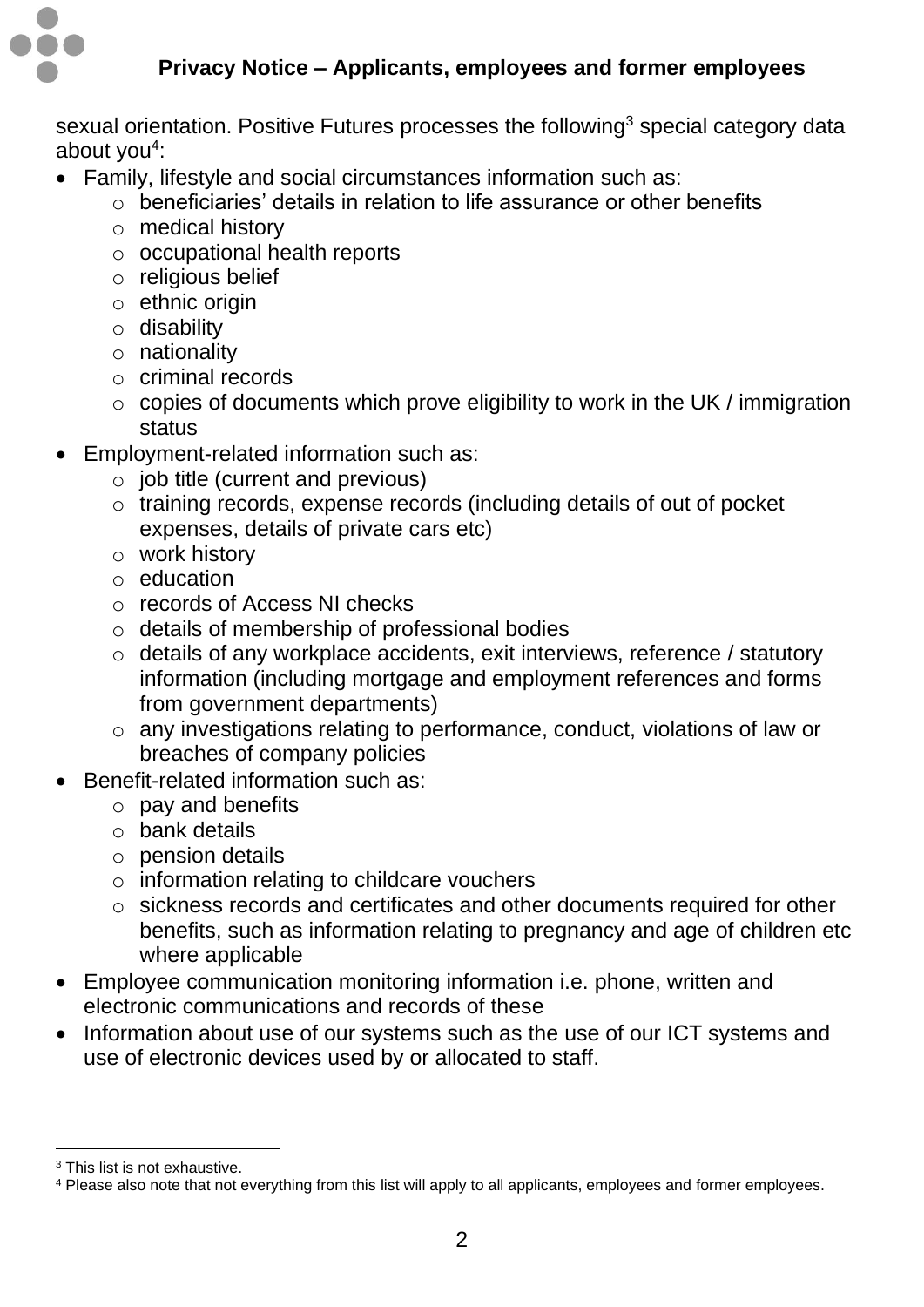

Your data is held securely in files in our offices, on our computer systems and in our archiving facility.

### **The source of the personal data, details of whether you are under a statutory or contractual obligation to provide the personal data and the retention periods for the personal data**

We obtain this data from you when you complete an application form and monitoring form. Recruitment agencies may also send us data about you on your behalf. We obtain additional data during the recruitment process and pre-employment checks<sup>5</sup>.

If you are employed by us, we will obtain more data about you in the course of your employment.

If you leave our employment, we will hold records that contain your data for no longer than is necessary, as per the retention periods specified in our Records Retention and Disposal Schedule (RRDS).

## **Purposes of processing**

Processing your data allows us to:

- Hire and recruit suitable staff and carry out required pre-employment checks
- Establish, perform, manage and terminate the employment contract, as appropriate
- Communicate with employees regarding work-related matters
- Communicate with employees' emergency contact/s in the event of an emergency, or suspected emergency
- Communicate with ex-employees to update them on changes to our Terms and Conditions of Employment.
- Manage workplace investigations, disciplinary action and grievances
- Manage attendance, performance, development and training
- Manage professional travel and expenses
- Administer and manage payroll and benefits
- Ensure compliance with the requirements of professional bodies, requiatory authorities and Health and Social Care Trusts
- Provide and manage our ICT systems and infrastructure
- Ensure compliance with our policies, procedures and applicable laws (including monitoring communications).
- Provide upon request employment references

<sup>5</sup> You are under certain statutory and contractual obligations to provide us with your data.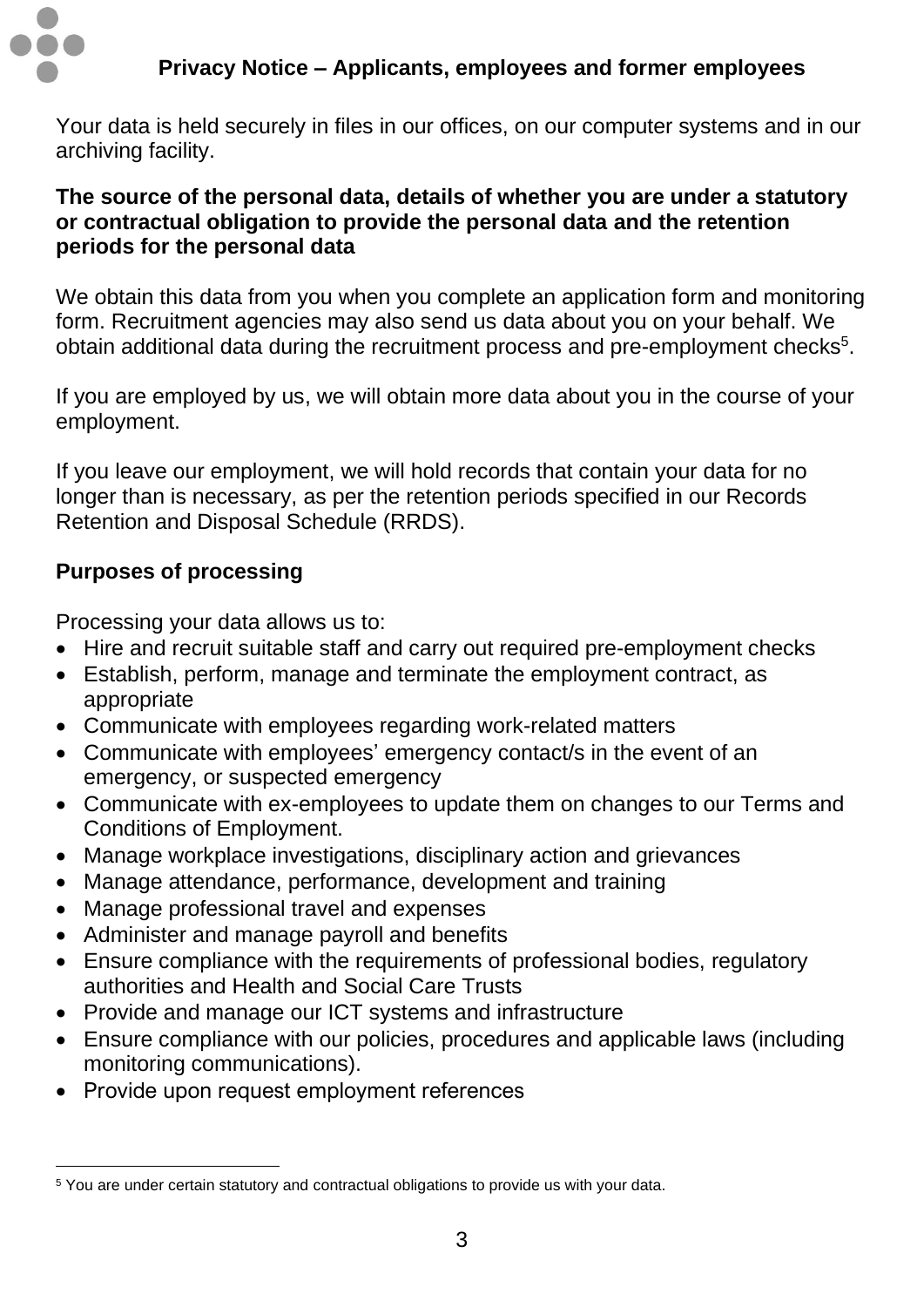

## **Lawful basis for processing and the legitimate interests for the processing**

Positive Futures process your data for the purposes of legal compliance, in order to fulfil our contractual obligations to you and because we have a legitimate interest in processing your data in order to recruit, manage and develop suitable staff.

### **The rights available to individuals in respect of the processing**

Depending on the purpose and legal basis for processing your data you will have different rights. Under the UKGDPR, some of your rights are 'qualified' meaning there may be circumstances where some of your rights do not apply.

- You may have the right to access to your data. You can do so by submitting a Subject Access Request Form (available on our website) or by speaking to your Line Manager
- You may have the right to have your data erased
- You may have the right to have the processing of your data restricted
- You may have the right to have your data rectified if it is incorrect or completed if it is incomplete
- You may have the right to data portability meaning you may obtain and reuse the data we hold about you for your own purposes across different services
- You may have the right to object to your data being processed.

### **The right to withdraw consent**

We rely on your consent to be able to share your data with the Regulation and Quality Improvement Authority (RQIA) for their audit purposes. Arrangements under Article 43 (1) under Article 40 or 41 of Health & Personal Social Services (Quality, Improvement and Regulation NI) Order 2003 state that your personal records can be shared in the following circumstances:

- the information is disclosed in a form which the identity of the individual cannot be ascertained
- the individual consents to the information being disclosed
- the individual cannot be traced despite taking all reasonable steps.

**Please note** that in order for us to comply with the law, there are certain circumstances where we will have to share your personal data with RQIA without your consent. Article 43 (2) of Health & Personal Social Services (Quality, Improvement and Regulation NI) Order 2003 RQIA states that your personal records can be shared: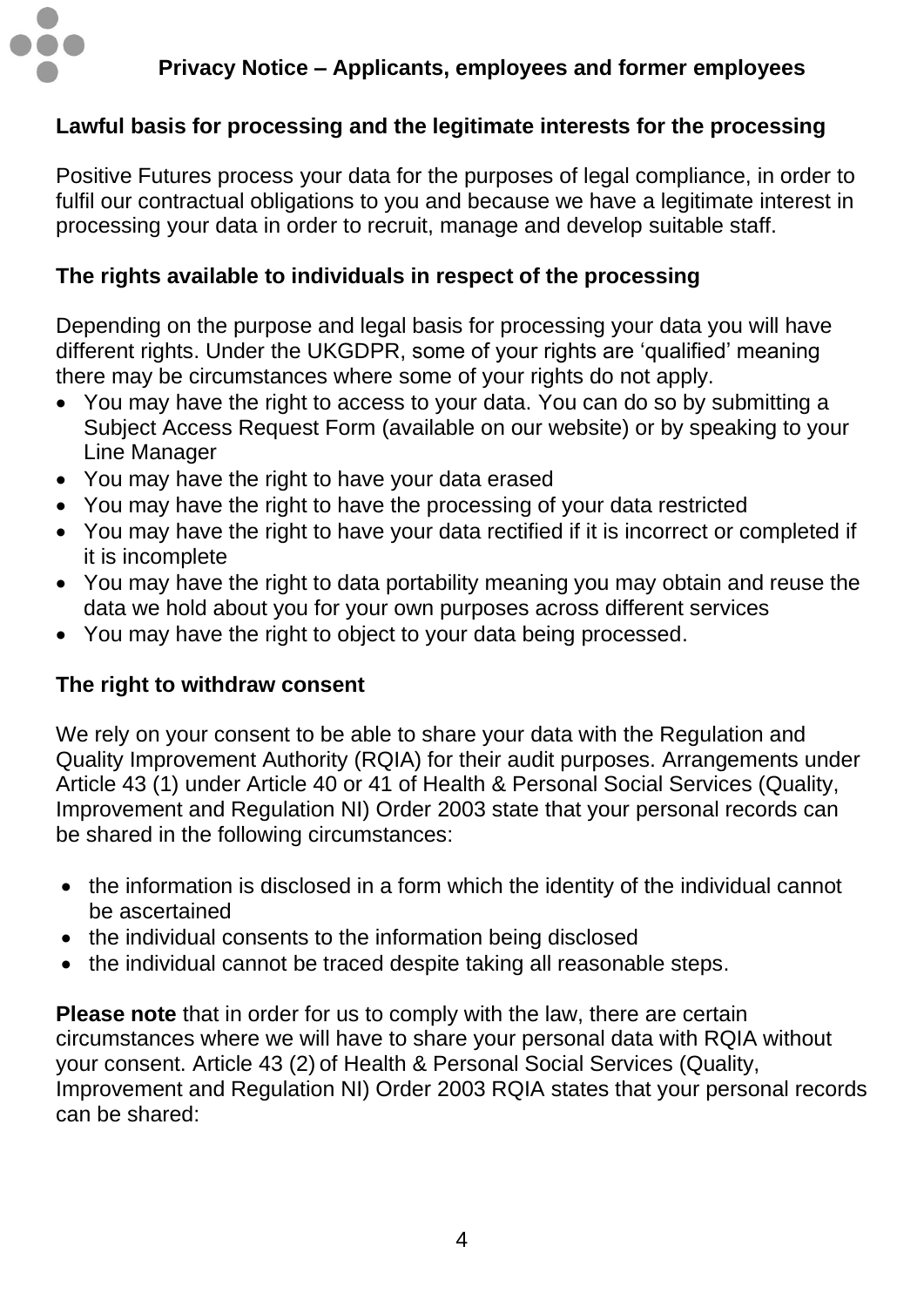

- It is not practicable to disclose the information to RQIA in a form which does not identify you;
- RQIA considers it is necessary due to a serious risk to health and safety
- RQIA considers that it is necessary to do so having regard to risk and urgency of the exercise of their regulatory functions.

We also rely on your consent to be able to process photographic images of you for the purposes of PR & marketing. If you do not sign a Media Consent Form, we will not process images of you for the purposes of PR & marketing.

### **You have the right to withdraw your consent at any time and you can do so by speaking to your line manager.**

## **The recipients or categories of recipients of the personal data**

At the application stage, your data is shared with the Human Resources (HR) department, recruitment panel and the relevant line manager of the position to which you are applying.

If you are employed by us, your data will be shared with the HR and Finance departments, your line manager and may also be shared internally on a need to know basis with other support departments.

We may be required to share your data with other employees or external organisations for the purpose of fulfilling our legal, regulatory and contractual obligations or for the defence of or response to litigation.

We may be required to provide upon request employment references. We have a duty to the recipient to provide information that is true, accurate, fair and nondiscriminatory.

Positive Futures use data processors who are responsible for processing your data on behalf of Positive Futures such as our HR system providers, archiving facility, training providers and pension providers.

### **The details of transfers of the personal data to any third countries or international organisations**

We do not transfer any of your data to third countries or international organisations.

### **The details of the existence of automated decision-making, including profiling**